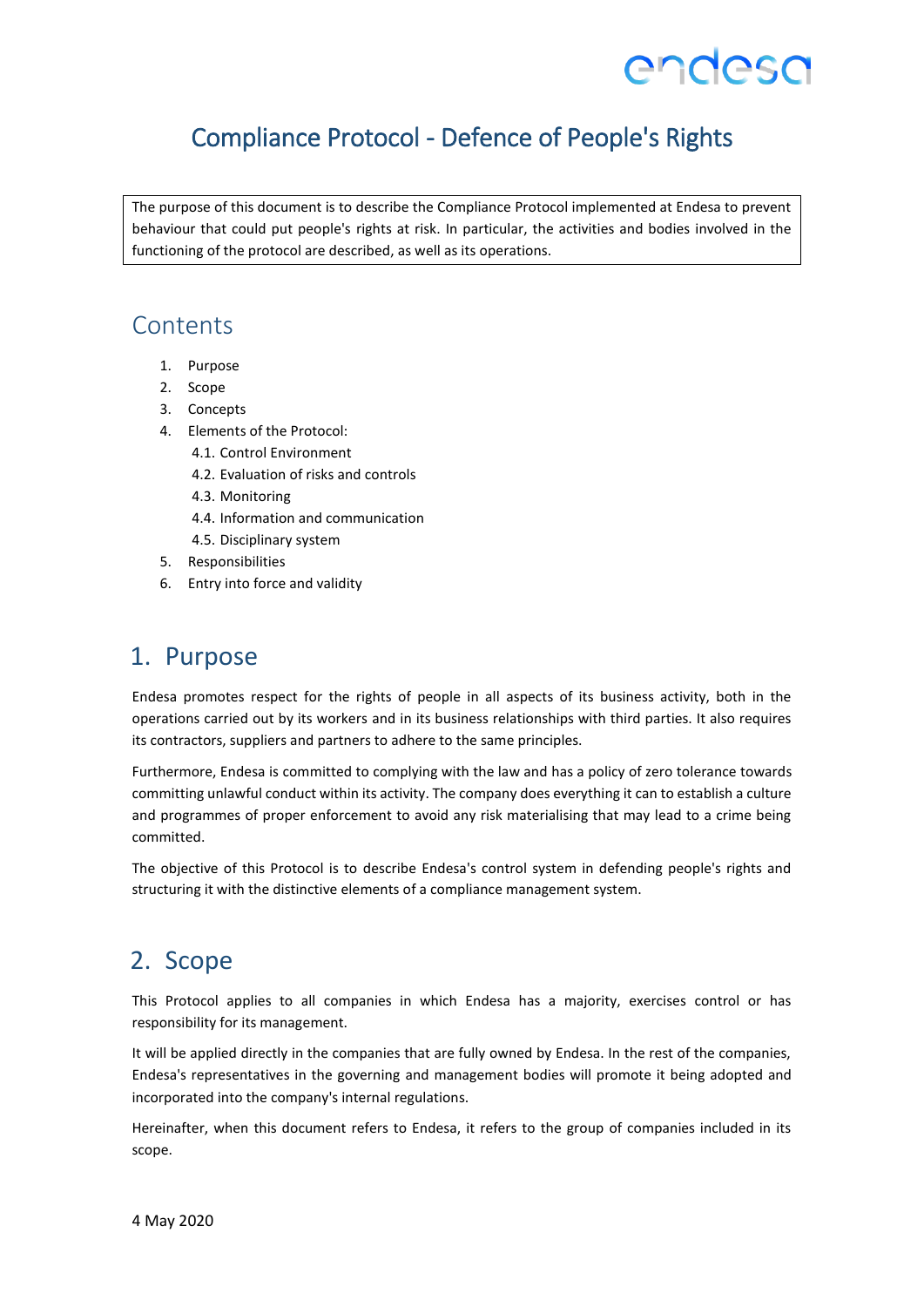Likewise, the content of this Protocol will be mandatory for all Collaborators, without exception, i.e. the managers, directors or employees of Endesa, as well as any external third party contracted to provide a service to Endesa.

endesa

## 3. Concepts

**Risk areas**: Endesa's areas of activity in which a reasonable possibility is identified of committing a crime that should be prevented in accordance with this Protocol, the company's ethical and compliance regulations.

**Code of Ethics**: set of ethical commitments and responsibilities to be assumed by the company's employees and collaborators in business operations and business activities.

**Collaborator**: the directors and employees of Endesa S.A. and the other entities included within its Scope, as well as any external third party contracted to provide a service to Endesa.

**Audit and Compliance Committee** (ACC): specialised committee of the Board of Directors with the primary role of ensuring good corporate governance and transparency in all of the company's activities in the economic/financial fields, external audit and compliance, and internal audit.

**Oversight Committee** (OS): collegiate body of Endesa that reports solely and exclusively to the ACC with the primary role of controlling and proposing to update the ethical and criminal risk prevention regulations in order to adapt it to the needs of the company and to legal changes.

**Board of Directors**: Endesa's administrative and representative body.

**Regulatory Compliance Programme**: structured and organic system of procedures and suitable oversight and control activities to prevent the risk of non-compliance with the regulations applicable to the company.

**Employees**: people who work for Endesa, including managers.

**Internal Control and Risk Management System**: Process carried out by the Board of Directors, the Management, and the rest of the company's employees, to reasonably ensure the effectiveness and efficiency of operations, the reliability of the information, compliance with internal and external regulations and adequate safeguarding of their assets by minimising the risks.

## 4. Elements of the Protocol

### Control Environment

This is the set of norms, processes and structures that are the bases on which the internal control of Endesa is performed.

The Board and Senior Management define the entity's behaviour model regarding the importance of internal control and the expected standards of conduct. In particular, in terms of defending people's rights, Endesa's People and Organisation Department is responsible for reinforcing expectations about internal control in this area at different levels of the organisation.

This Protocol is structured based on the existing control environment at Endesa, considering the principles and values that operate throughout the organisation. Its main instruments in terms of people's rights are as follows: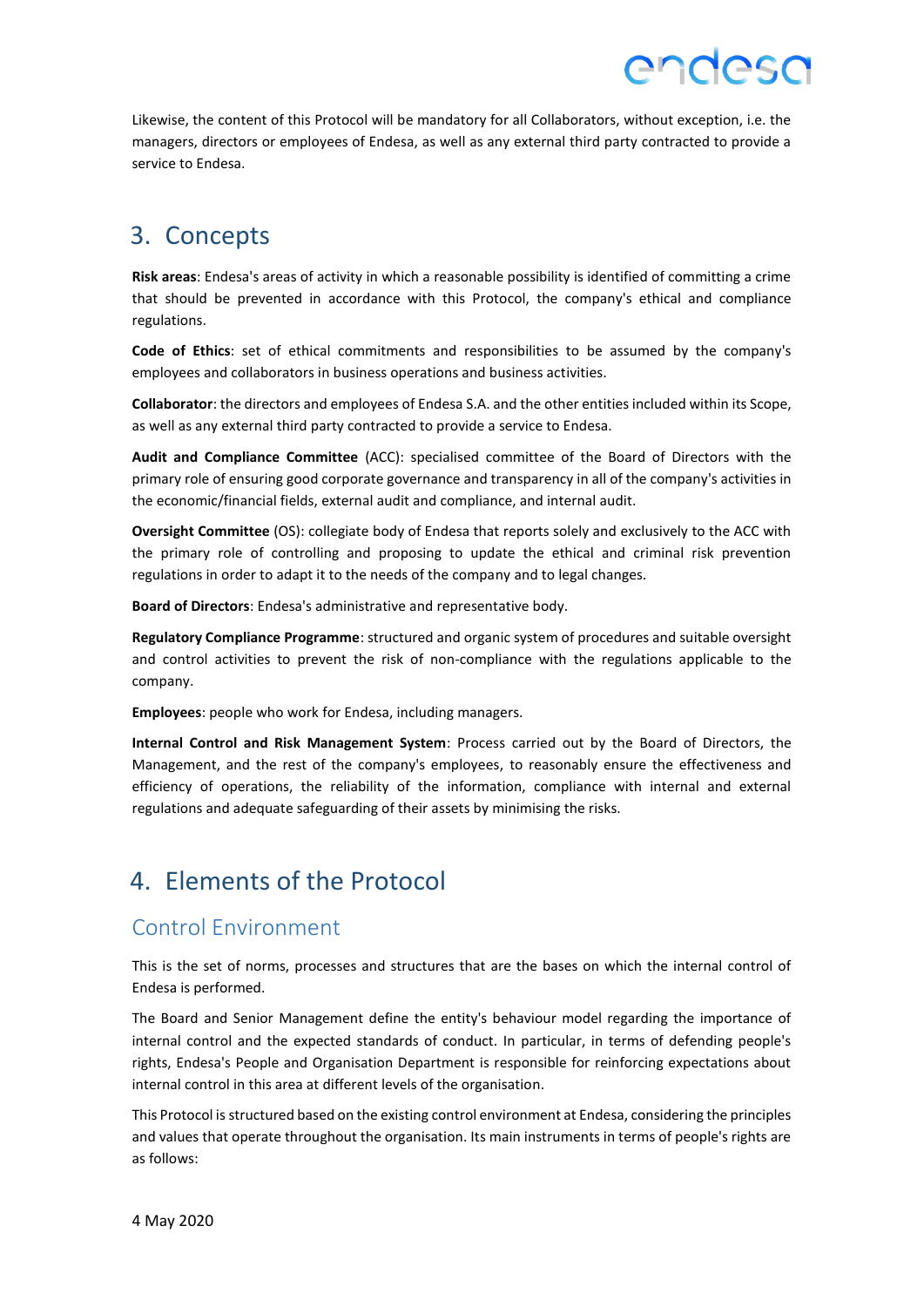- **Code of Ethics**: sets out the ethical commitments and responsibilities, in business operations and business activities, assumed by Endesa's collaborators. This was approved by the Board of Directors on 19 April 2010.
- **Human Rights Policy**. includes Endesa's commitment and responsibilities in relation to all human rights, and especially those that affect its business activity and the operations carried out by its workers, in all its business relationships with contractors, suppliers and business partners. This was approved by the Board of Directors on 24 June 2013.
- **Collective Agreement Framework IV**: signed on 3 December 2013, this establishes the working conditions for Endesa employees agreed between the Management and the Worker Representatives, in accordance with the provisions of the Workers' Statute Law.
- **Action protocol for preventing and eradicating sexual, gender-based or workplace harassment**: describes the procedure to follow when a complaint is received that is related to sexual, genderbased or workplace harassment. This is included as annex 14 to the Collective Agreement Framework IV.

## Evaluation of risks and control activities

The following are, in non-exhaustive terms, behaviour that may undermine defending people's rights and that all Endesa Collaborators must prevent:

- Discriminating against any person in the workplace due to their ideology, religion or beliefs, their ethnicity, race or nation, their gender, sexual orientation, family situation, illness or disability, for being the legal representative or trade union worker representative, due to their relationship with other workers in the company or for using any of the official languages within the Spanish State.
- Any conduct that has the objective or consequence of violating the dignity of the person and creating an intimidating, humiliating or offensive atmosphere in the workplace, particularly those behaviours that threaten the person based on gender or sexual orientation.
- Employing foreign citizens, or minors, who do not have a work permit; labour trafficking; offering false or misleading employment or working conditions, or under conditions that suppress or restrict the rights of workers.

Identifying activities in the scope of which such conduct may materialise is carried out jointly by the Directorate-General of People and Organisation and Corporate Legal Advice and Compliance. The control activities consist of protocols or procedures that specify the process of forming the corporate will, as well as the decision-making and execution processes of the members of the company, which are executed, supervised and documented by those responsible for the operational processes, helping to ensure that the objectives of the Protocol are achieved.

Risk scenarios are evaluated according to their impact (damages that they can cause on the organisation if they materialise) and their probability (frequency with which they can materialise).

### **Monitoring**

This Protocol is continuously monitored to check if its design and operation are adequate to meet its objective, analysing and solving the identified incidents.

The Audit and Compliance Committee is the body in charge of supervising compliance and operation of the Endesa's regulatory compliance systems, in accordance with the law and Endesa's internal regulations.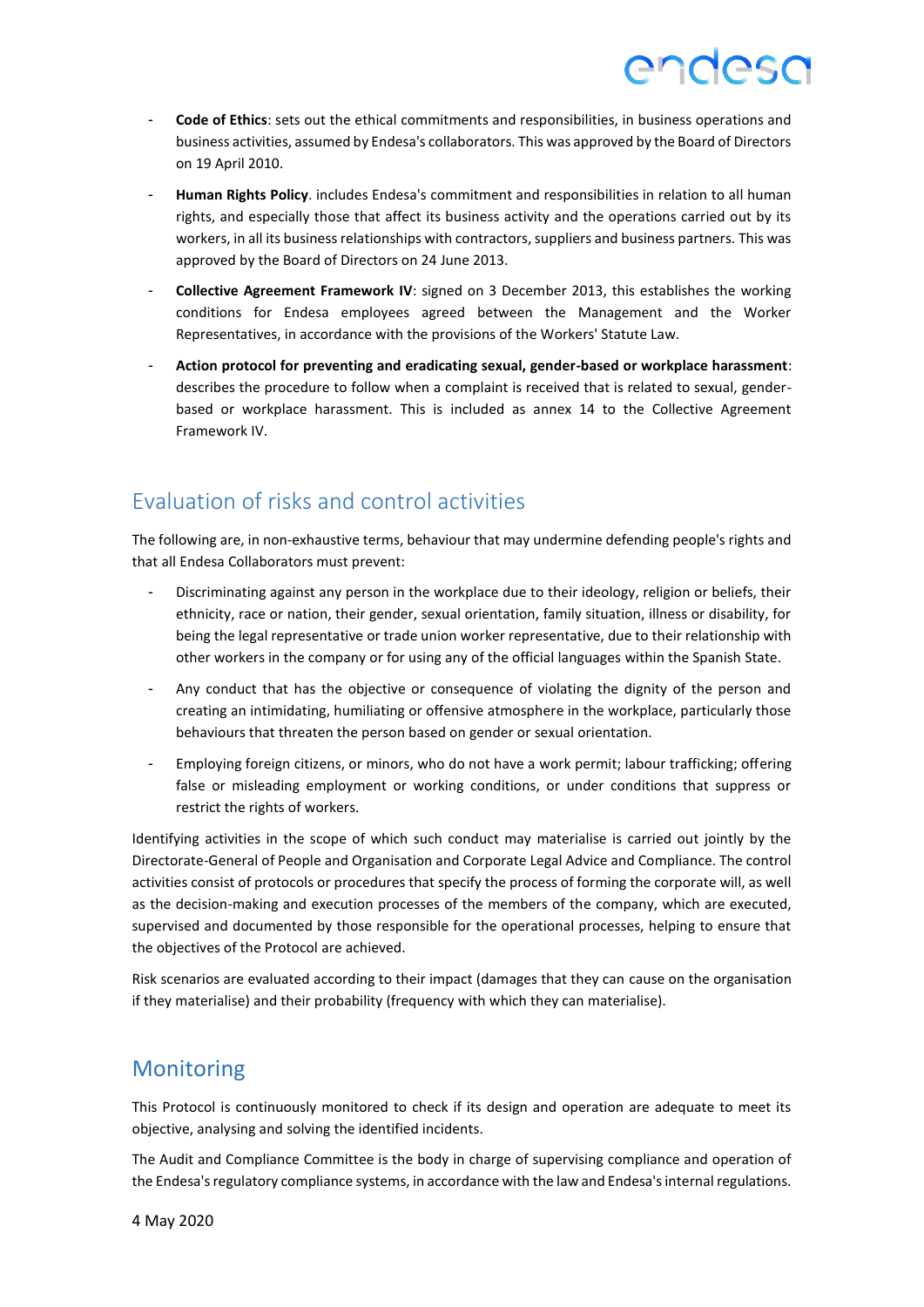In turn and under the direct and exclusive oversight of the Audit and Compliance Committee, the Oversight Committee exercises the functions entrusted to it, including controlling and proposing to update the ethical and criminal risk prevention regulations

The following powers in relation to protocol oversight correspond to the Oversight Committee:

#### Evaluation

The design and operability of the control activities contemplated in the matrix are evaluated periodically. The scope and frequency of the review will depend on the importance of the risks and the effectiveness demonstrated by the controls.

The evaluation provides sufficient confidence in the system and enables its evolution in light of shortcomings and external or internal changes that may affect the company. Furthermore, it provides evidence vis-à-vis third parties regarding the Protocol's validity and effectiveness.

#### Action plans for shortcomings

For each shortcoming identified, an appropriate action plan is designed and implemented to mitigate the risk associated with poor control, which is designed by the person responsible for the process with the support of the Oversight Committee. This will in turn ensure it is implemented correctly.

#### Response to on-compliance

In cases of non-compliance with the policies, rules and procedures associated with the Protocol or upon identifying cases of crime, the Oversight Committee must coordinate, with the advice and collaboration of the Directorate-Generals of Legal Services, Auditing, and People and Organisation, the required investigations. If legal proceedings are started, any ongoing action that could conflict with said circumstance will be stopped.

Once any investigation is completed, the Oversight Committee must ensure disciplinary measures are adopted correctly, with the People and Organisation unit responsible for monitoring and guaranteeing the application, if necessary, of said penalties. This will always be in accordance with applicable employment legislation.

### Information and communication

The Oversight Committee is responsible for promoting the initiatives necessary for the proper dissemination and training of staff on the material referred to in this Protocol, so that the Collaborators can adequately comply with the provisions of the regulations.

For this purpose, the following actions are carried out:

- communication of the commitment of Endesa's Management with the content of this Protocol;
- dissemination and training of the material contained in this Protocol;
- communication of the results of the evaluations, as well as the action plans put in place to mitigate the weaknesses identified, both to those responsible for the processes by the Audit, and to the Governing Bodies by the Oversight Committee.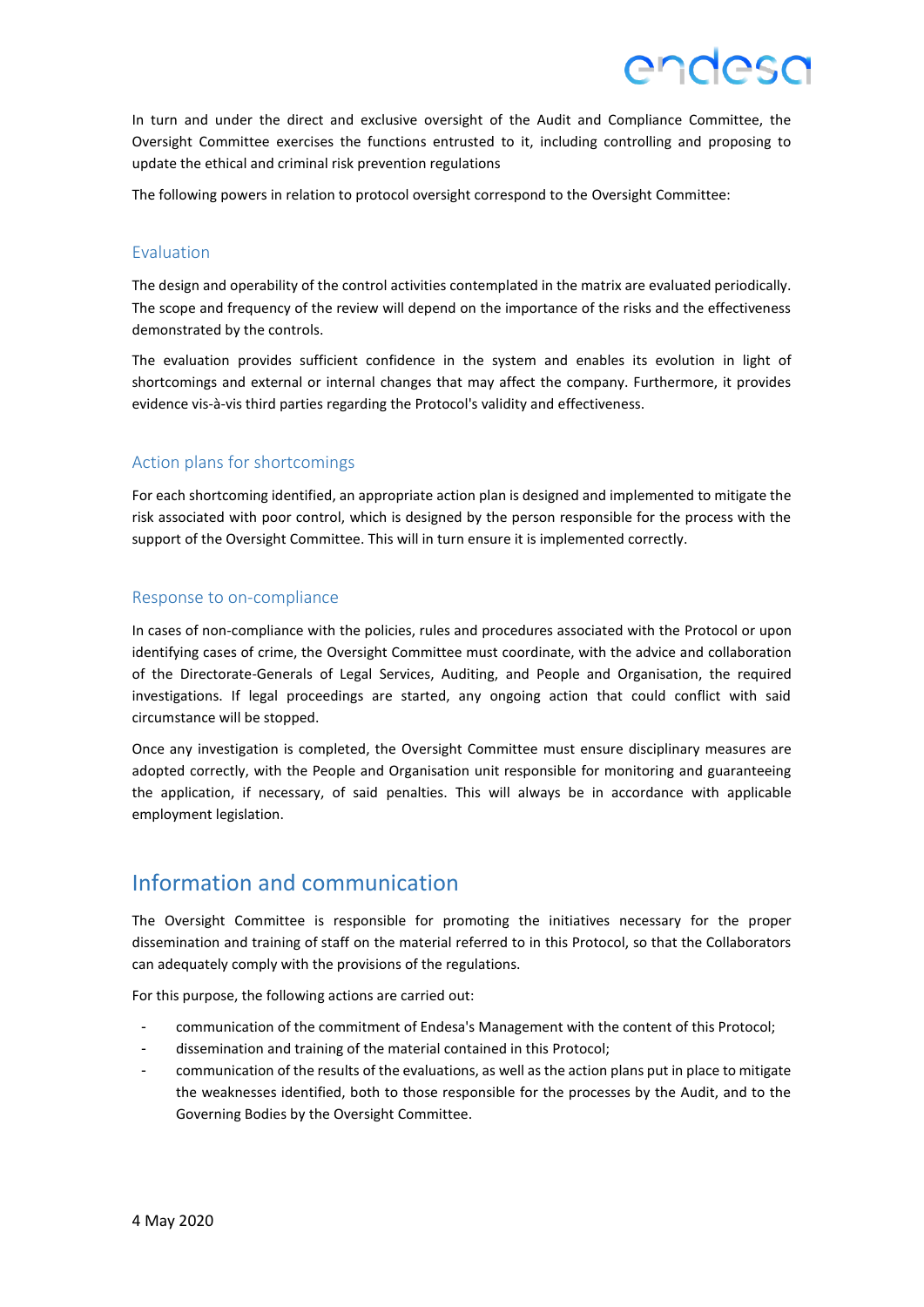All Endesa employees have the obligation to report any breach or suspected breach of ethical and compliance regulations through the ethical channel that the company makes available to all its stakeholders on its website [\(http://www.endesa.com/es/accionistas/gobiernocorp/canaletico\)](http://www.endesa.com/es/accionistas/gobiernocorp/canaletico).

In addition to the channel, Endesa's Collaborators may report any breach or suspected breach to the Audit Department, by email to the email address: eticaycumplimiento@enel.com or by post to the Endesa headquarters in Madrid at calle Ribera del Loira 60, 28042.

In cases related to complaints regarding sexual, gender-based or workplace harassment, communications may be addressed directly to the Directorate-General of People and Organisation, in accordance with the procedure described in the Action Protocol for preventing and eradicating sexual, gender-based or workplace harassment, included as Annex 14 in the Endesa Collective Agreement IV.

Endesa makes the channels mentioned above available to its collaborators, notwithstanding, in any case, the rights of the affected workers to go to the ordinary channels of the labour jurisdiction, including the union sections of the workers' representation, or any another action protected by law.

### Disciplinary system

Failure to comply with the measures considered in this Protocol and with the Company's standards of conduct are penalised by applying Endesa's penalty system considered in the Company's Collective Agreement.

The application of disciplinary regimes is the exclusive power of Endesa's Management and its Group, notwithstanding the powers that the Social Jurisdiction has legally attributed in this matter.

## 5. Responsibilities

To operate effectively and ensure its proper execution, review, oversight and updating, the Protocol requires control bodies that give it adequate support.

### Board of Directors

This is the highest management and representation body of Endesa and its Group, in accordance with the Law and the Articles of Association. The Board of Directors cannot be delegated the power to oversee the Company's internal information and control systems.

### Audit and Compliance Committee

The main function of this Committee will be to ensure good corporate governance and transparency in all company actions in the economic/financial, external audit, internal audit and compliance areas. In any case it will have, among others, the following functions:

- Oversee the effectiveness of the Company's Internal Control System and risk management systems.
- Inform the proposed amendments to the Company's Code of Ethics.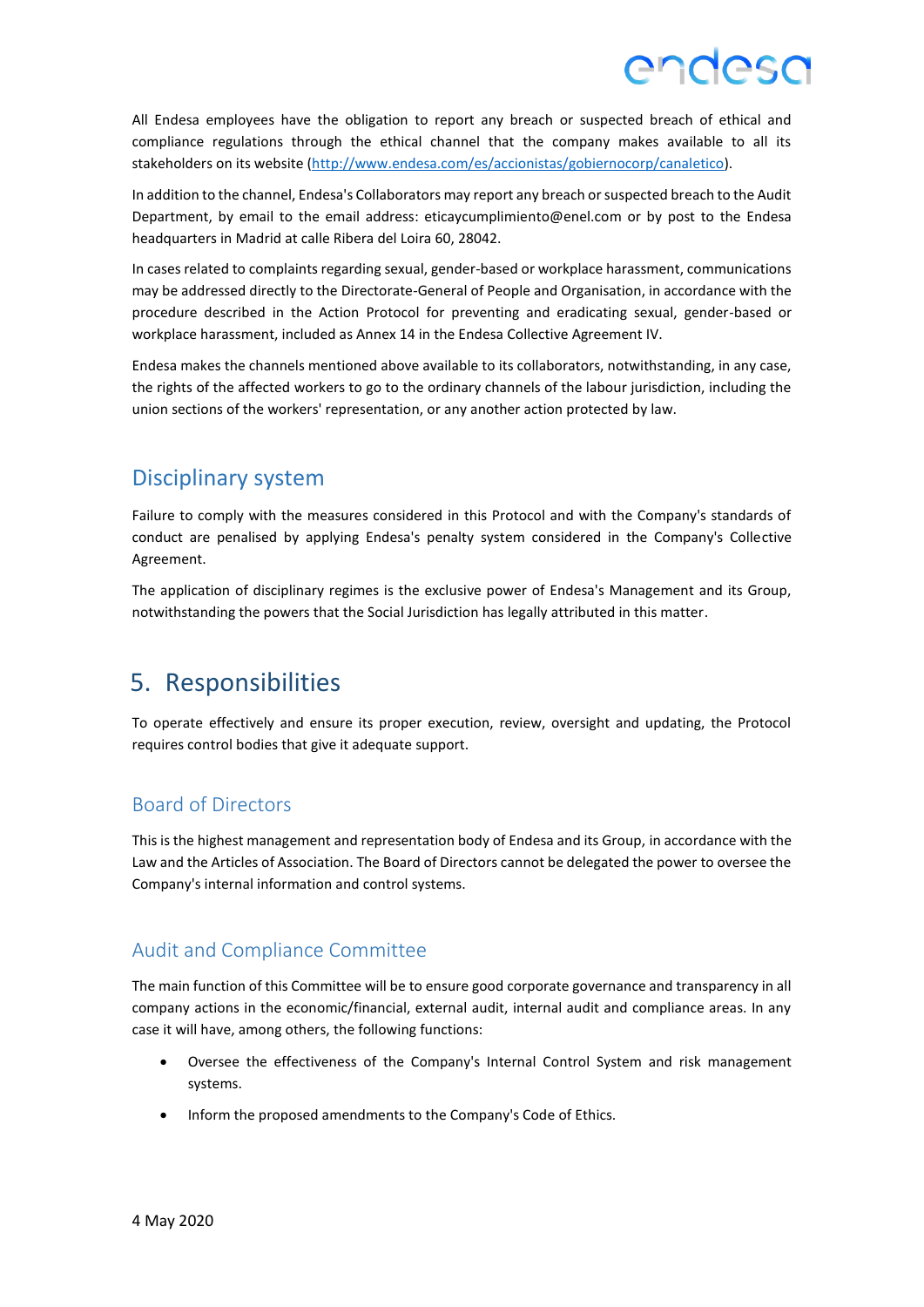In relation to the company's regulatory compliance programmes, the Audit and Compliance Committee is responsible for conducting a permanent and constant analysis of the systems implemented, as well as the functions performed by the Oversight Committee, including the control and update of this Protocol.

ANNASN

#### Oversight Committee

Under the direct and exclusive oversight of the Audit and Compliance Committee, the Oversight Committee exercises the functions entrusted to it, including the control and proposal to update Endesa's ethical and criminal risk prevention regulations. This is intended to adapt them to the Company's needs and to legal changes.

In particular, and in relation to this Protocol, the Committee is responsible for continuously promoting and overseeing its implementation and effectiveness, collaborating with the Directorate-General of People and Organisation in identifying and managing risk areas and activities to mitigate control, and ensuring that continuous training support is provided to employees and timely information to the rest of the collaborators, among others.

The powers and functioning of the Oversight Committee are described in detail in its Regulations (Annex II of the Endesa Criminal Risk and Anti-bribery Prevention Model).

#### Directorate of People and Organisation

The Directorate of People and Organisation is responsible for monitoring and guaranteeing the application, if necessary, of the company's disciplinary system, the adequate fulfilment of employment legislation and the Collective Agreements in force at any given time, as well as managing the relations with Worker Representatives, and the negotiation of the Collective Agreements with the support and advice of Legal Services.

In relation to the compliance programme in defence of people's rights, the Directorate-General of People and Organisation is responsible for ensuring that it is implemented appropriately, ensuring the availability of sufficient and adequate resources for its effective execution.

#### Legal Services Department

In the event that for causes derived from breaching this Protocol, Endesa were involved in a procedure from which it is deduced it is administratively or criminally liable, the Legal Services Department will be responsible for representing and defending it.

#### **Organisation**

All members of the Organisation are responsible for executing and complying with this Protocol. For this purpose, they must:

- Know the reference regulations.
- Execute the controls provided in it.
- Keep sufficient proof that it is executed correctly.
- Inform the Oversight Committee and the Directorate-General of People and Organisation of new risk scenarios if identified.